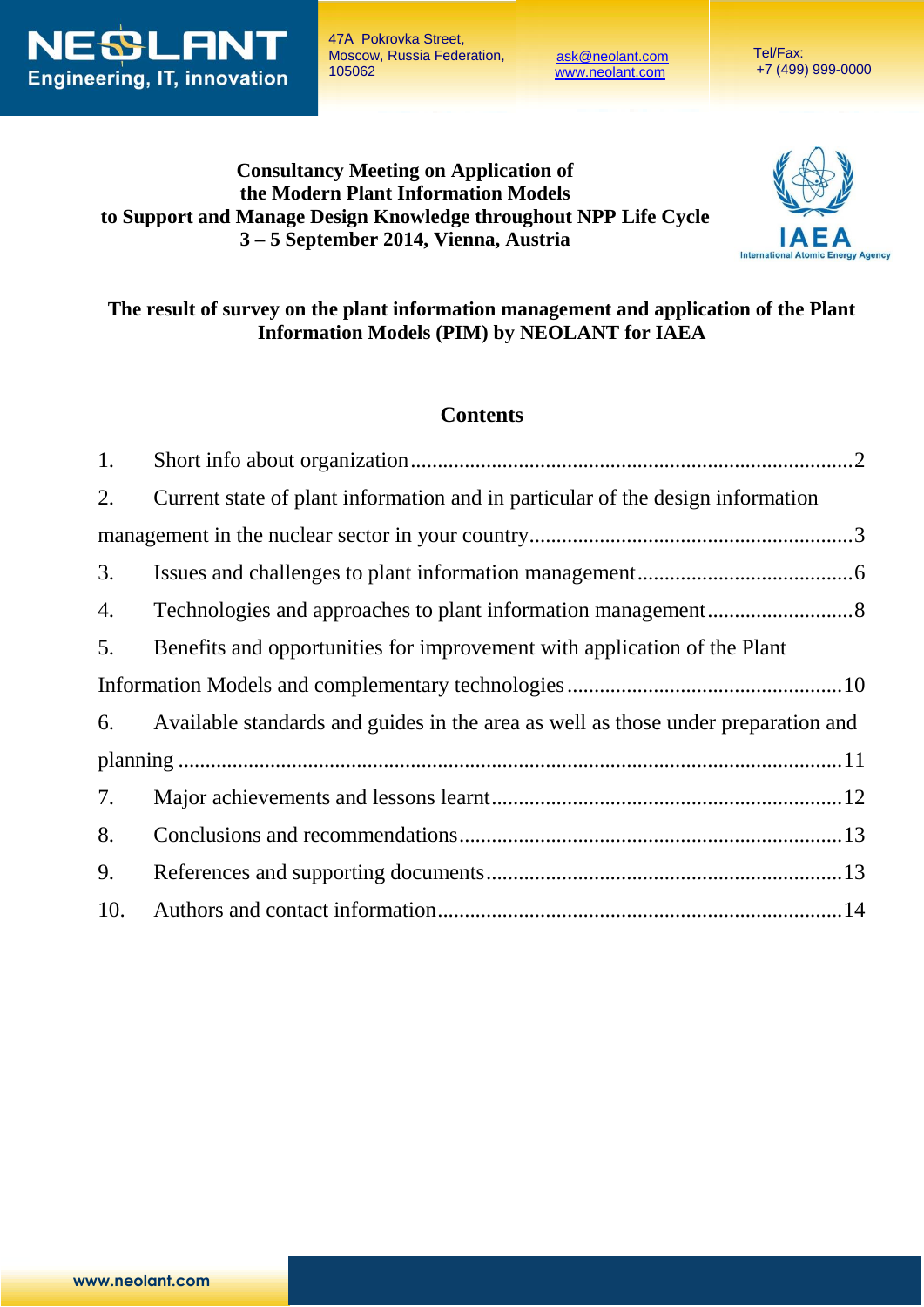#### <span id="page-1-0"></span>**1. Short info about organization**

Group of companies NEOLANT offers complex engineering and IT solutions in support of plant management for nuclear and power generation industries. The solutions are based on the extensive IT expertise and industry-specific sets of knowledge the NEOLANT design team possesses.

Services we provide include:

- $\triangleright$  development of information and simulation models for industrial facilities to support the facilities lifecycle;
- $\triangleright$  development and implementation of information systems to manage engineering and plant operations data through CAD, PLM, BIM, GIS, PDM, PM integration;
- $\triangleright$  research and development and engineering design aiming at implementation of plant-scale processes, systems, equipment, capital construction projects.

The most substantial experience NEOLANT has acquired in the nuclear industry. For more than ten years, NEOLANT solutions have been contributing to ensuring reliability and safety of nuclear facilities.

Our customers in the Russian nuclear industry include, but not are limited to, leading enterprises of ROSATOM State Corporation:

- **[Rosenergoatom](https://portal.rosatom.local/wps/PA_WCM_Authoring_UI/jsp/html/doc.html) (ROSATOM)** the only operator of nuclear power plants in Russian Federation, managing 10 nuclear power plants.
- **NIAEP – ASE (Atomstroyexport)** the biggest engineering company in ROSATOM; General Designer and General Constructor of nuclear power plants in Russia and abroad.
- **ATOMPROECT** one of the ROSATOM's leading enterprises providing nuclear facilities integrated design, conducting research and development for new generations of nuclear power technologies.
- **Mining and Chemical Combine (GKhK)** the Russia's leading company offering spent nuclear fuel management and closure of the nuclear fuel cycle.
- **NIIAR (Scientific Research Institute of Atomic Reactors)** the largest scientific and experimental research center for civil nuclear power in Russia;
- **MAYAK Production Association (PO MAYAK)** the leading nuclear weapons manufacturer in Russia, contributing to the national security, producing modern nuclear weapons components.
- **NIKIEKT** one of the biggest Russian centers for implementation of nuclear technology, working on development of efficient and safe solutions for nuclear power plants and for nuclear facilities, both civil and defense.

 $\triangleright$  etc.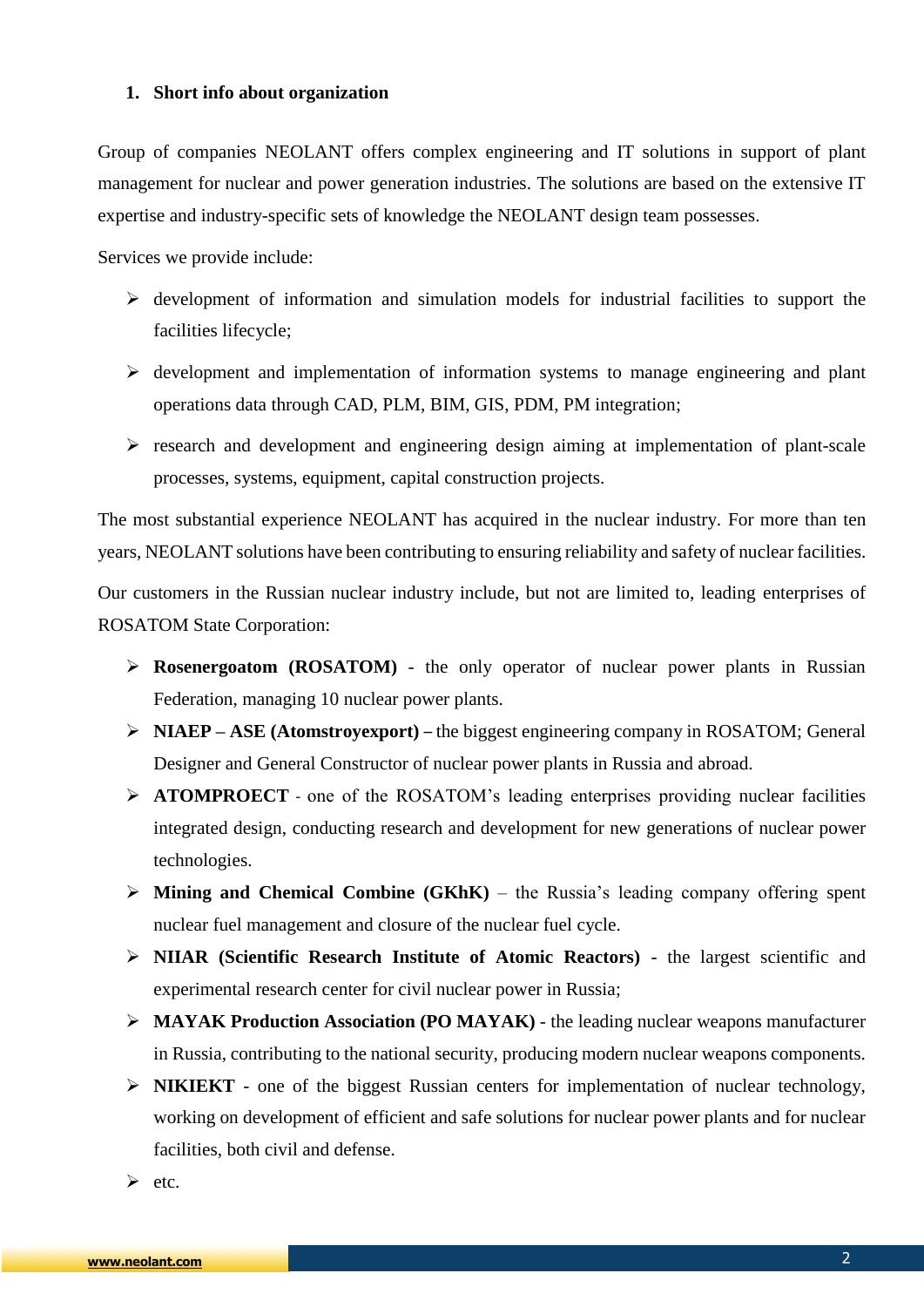NEOLANT has a design & engineering center and IT department. Our team is made up of more than 500 specialists, including research engineers, design engineers, programmers, analysts. Our experts have been and continue to be part of many international projects, including, but not are limited to, accident management at Paks Nuclear Power Plant in Hungary and construction of Taiwan Nuclear Power Plant in China.

Due to unique competences and expertise, our company has been successfully solving unconventional tasks that require development of approaches and solutions, previously not applied in Russian nuclear industry, based on up-to-date design and engineering IT tools. For instance, NEOLANT has participated in the following project of ROSATOM:

- $\triangleright$  development of a government system for radioactive material and radioactive waste management;
- $\triangleright$  development of the corporate level of the industry-wide decommissioning system for nuclear and radiation facilities.
- $\triangleright$  development of information systems to support operation and decommissioning of nuclear power units;
- $\triangleright$  simulation modeling to develop and try out dismantlement technologies for nuclear reactor structures and other technical equipment.
- $\triangleright$  etc.

NEOLANT's quality management system meets the requirements of ISO 9001:2008.

NEOLANT has the biggest international software vendors and engineering service providers for the nuclear industry among its partners: Autodesk, Bentley Systems, CIC Consulting Informatico, Dassault Systemes, ENVINET, IBM, Intergraph, Flourintec, Microsoft, Noumenon Consulting Ltd, OpenText, Oracle, SAS, SKODA JSa.s., Veeam, VMware, Wonderware.

# <span id="page-2-0"></span>**2. Current state of plant information and in particular of the design information management in the nuclear sector in your country**

The structure of the Russian nuclear energy industry includes organizations performing the functions of the General Designer, Chief Engineer, Chief Process Engineer and Scientific Supervisor of NPP Start-Up and Operation. Since Rosenergoatom became the only operator of Russian nuclear power plants, it consolidates the Chief Process Engineer functions for all Russian nuclear power plants.

For many years, a certain paper-based engineering documentation workflow between the General Designer, Chief Engineer and the nuclear power plant itself has emerged.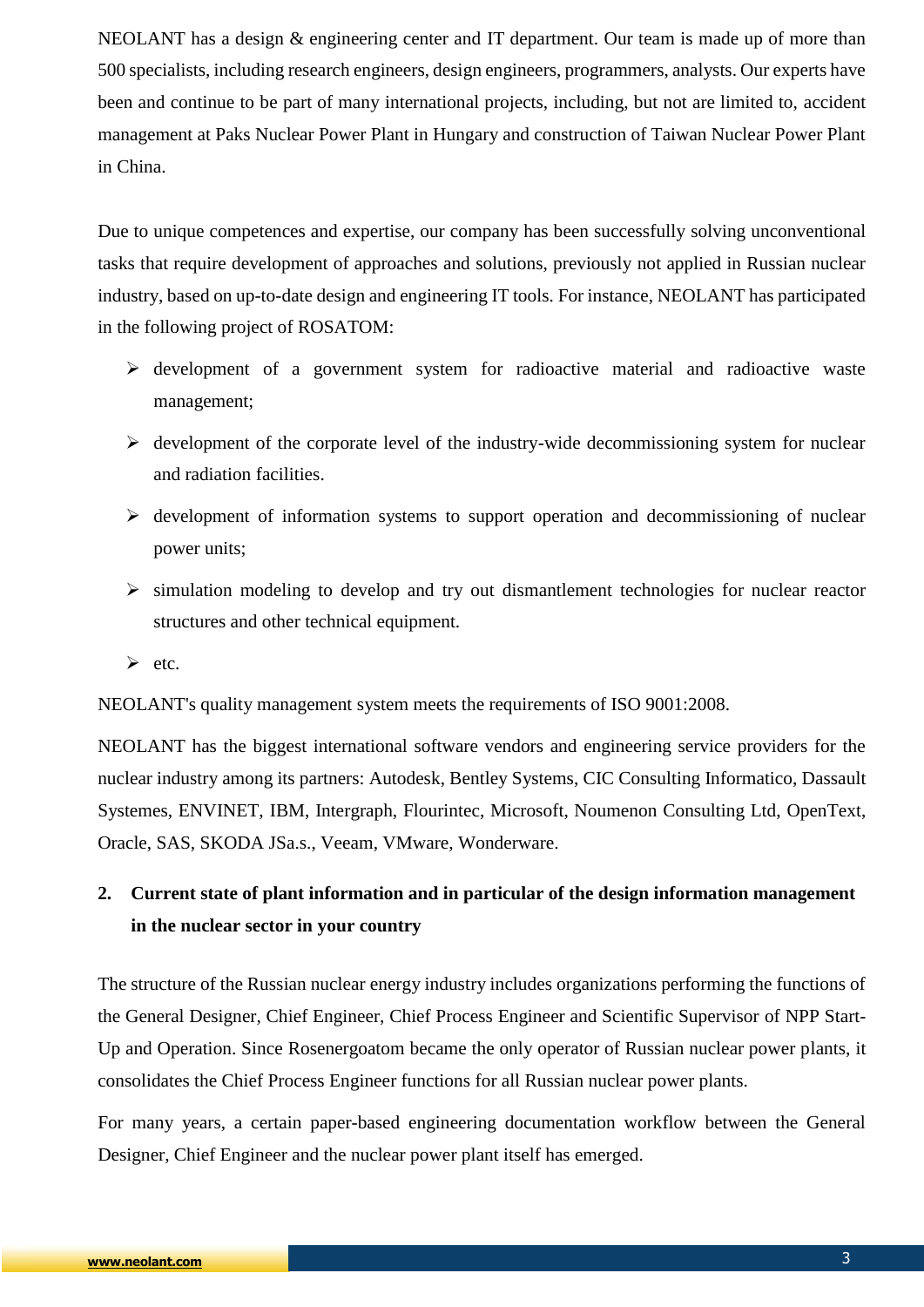Failures in observing the update procedures for paper-based archives and inadequate updating of archived design documents lead to the consequence that current configuration information of operating nuclear power units may differs from the data stored in archives of the organizations mentioned above.

Another bottleneck of engineering information management at nuclear power plants is the usage of multiple operation information systems based on different platforms. Each of those systems contains its own databases concerning the particular nuclear power unit configuration and equipment. Many of the mentioned operation information systems contain data about the same equipment and systems, but with different attributes, specific to a particular information system and its application.

Due to the lack of unification in the databases of the operation information system is almost impossible "seamlessly" to automate the aggregation of data from different systems and information exchange between them. When updating the configuration of the NPP units in the database of each operation information system you must manually make the appropriate changes. Manual procedures are timeconsuming and error-prone.

Modern engineering information technologies enable efficient change management and nuclear power unit configuration management, based on a solution developed by NEOLANT - "NPP Units Decommissioning Database" Information System, which uses 3D engineering information models of nuclear power units (Figure 1).

Development of this solution has connected to active participation of NEOLANT in preparation of decommissioning projects for Russian nuclear power plants that will be shutdown in the near future. That was the key factor in determining the name for the solution.

The "NPP Units Decommissioning Database" Information System concept developed by NEOLANT includes

- $\triangleright$  a nuclear power unit information model in form of an engineering data management system (Figure 2) to collect and store engineering information and documents;
- Interface based on a 3D plant model (e.g. of nuclear power plant, the facility of the use of nuclear energy, any other nuclear facility) is used to search for information and display it (Figure 2).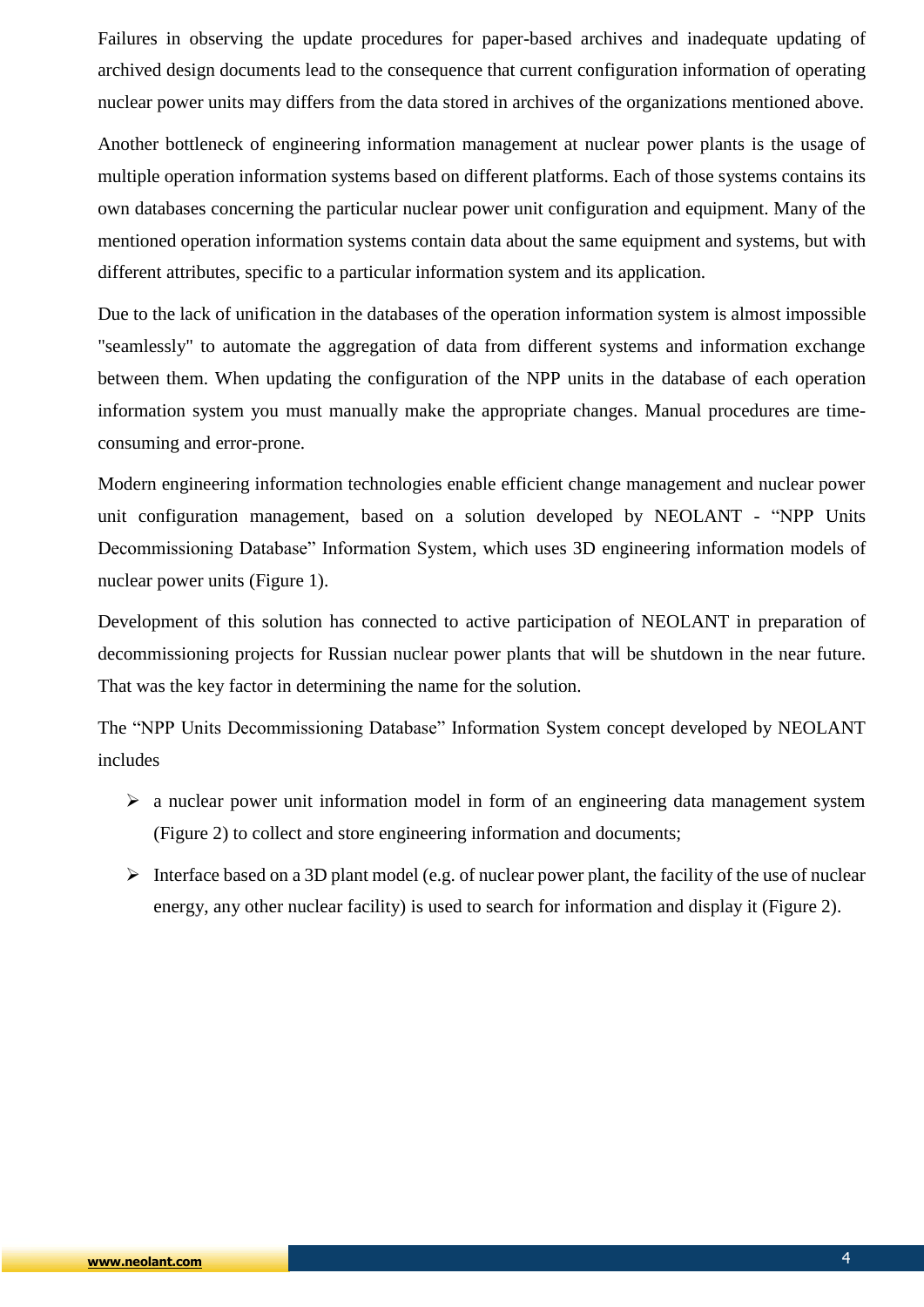

**Figure 1. Engineering data management information system, based on 3D models.**



**Figure 2. Interface element of the "NPP Units Decommissioning Database" Information System, enabling access to different types of information through the 3D model**

The use of commercial of-the-shelf (COTS) databases for the purposes of "NPP Units Decommissioning Database" Information System opens a wide range of functions (see paragraph 4 for details).

Working program "Development and improvement of NPP decommissioning database based on 3D modeling, within the Rosenergoatom corporate information system, for the period from 2010 to 2020" [1] lays a foundation for systematic creation of 3D engineering information models for Russian nuclear power plants.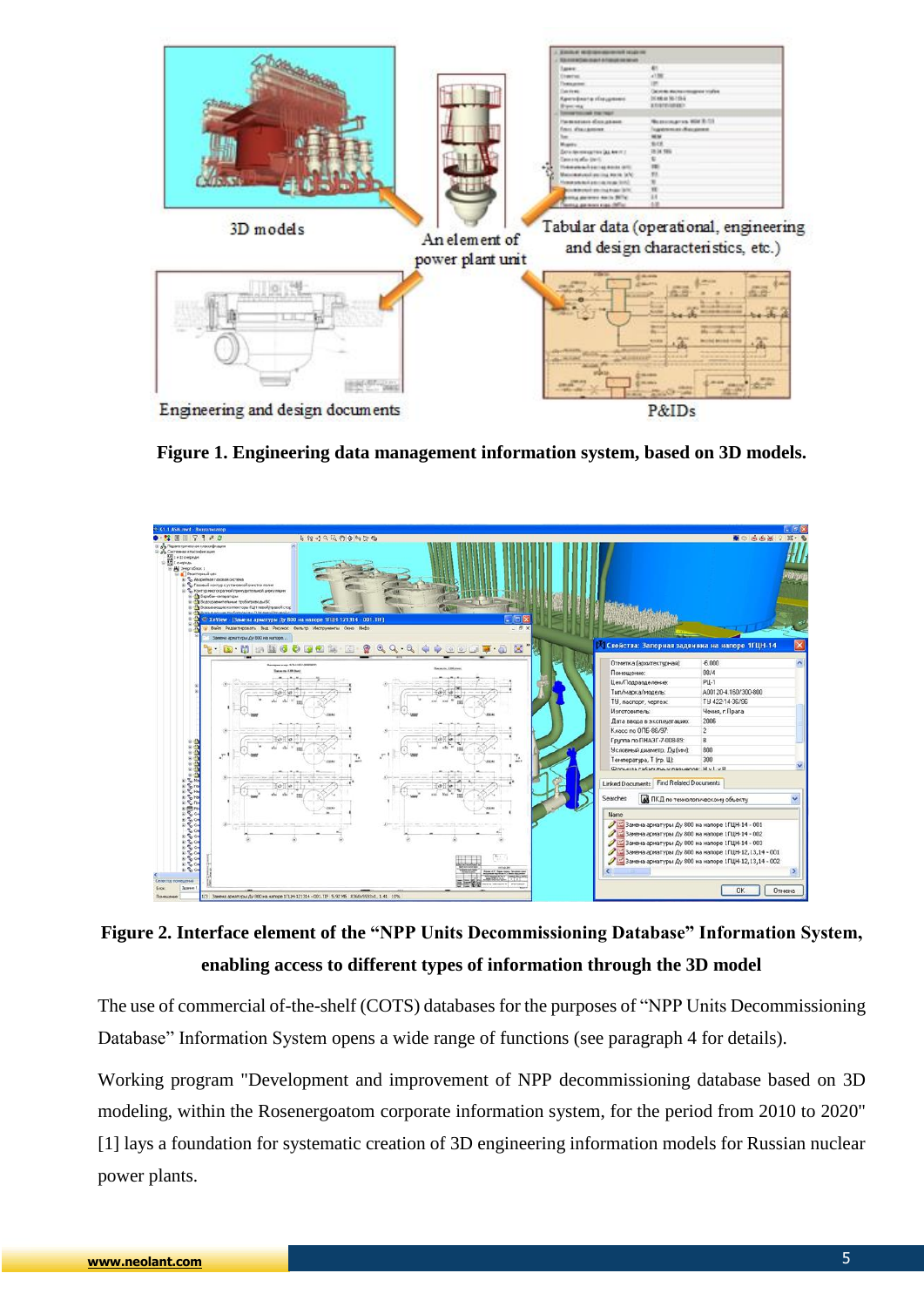While providing informational support for decommissioning of shutdown nuclear power units, NEOLANT has not only developed information models of nuclear power units, but also made an inventory of original documents, restored lost documents, converted paper-based drawings and diagrams into digital form.

NPP's information models were developed in exact accordance with available paper-based documents. In cases when some drawings had been lost or had not been updated after reconstruction or redevelopment, laser-scanning technologies were applied in order to collect precise and detailed spatial as-built information.

NPP's information models developed by NEOLANT are being used as a basis for implementation of the "NPP Units Decommissioning Database" Information System for specific nuclear power plants based on PLM platforms which are harmonized with the platforms currently used by the General Designers of those plants.

In the course of their deployment, "NPP Units Decommissioning Database" Information Systems are being integrated with legacy information systems that are currently in use at particular nuclear power plants. This ensures a smooth "shock-free" transition to working with the integrated information system during the operation and decommissioning stages.

#### <span id="page-5-0"></span>**3. Issues and challenges to plant information management**

Managing engineering data for an industrial facility, including integration and maintenance of all engineering and technical data, ensuring fast and convenient access to that information and its analysis, proves to be necessary in order to perform the following tasks:

- 1. to increase economic efficiency of the industrial facility throughout-lifecycle, including the decommissioning stage;
- 2. to ensure strict adherence to industrial safety requirements, radiation and nuclear safety requirements and environmental safety requirements during operation (including modernization and reconstruction projects) and decommissioning.

While performing tasks (1) and (2), one faces a range of challenges:

 **A huge amount of information describing the plant configuration.** For instance, at the time of a nuclear power unit start-up the amount of production and technological documentation reaches 2600 volumes, classified into 15 main sections and 70 subsections; the total labor of 20 or more organizations involved in creation of design and technological documentation reaches 1,160,000 man-hours. A large amount of data is also generated during the industrial facility operation phase.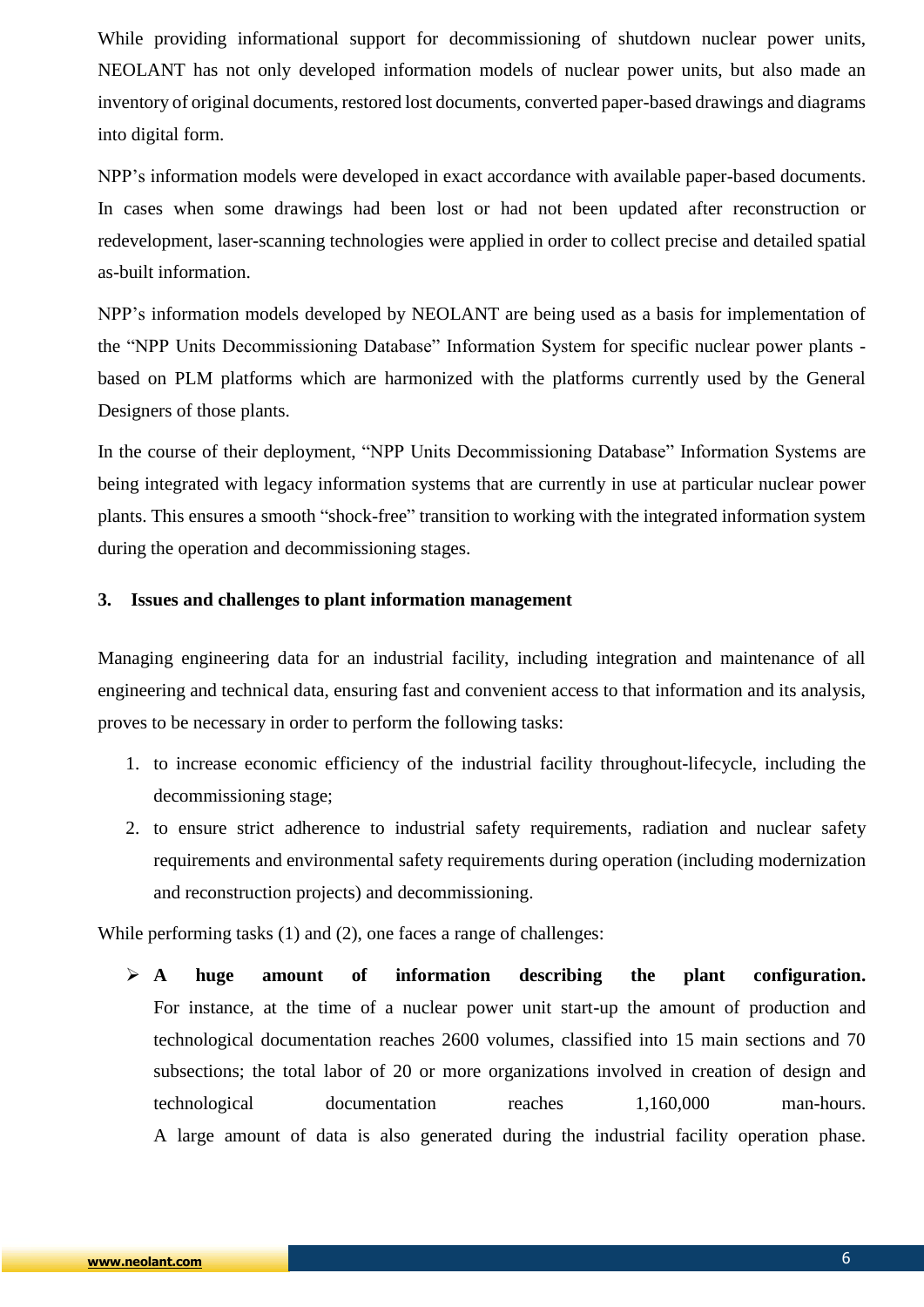The total labor of the engineering staff at a nuclear power plant spent on searching for paperbased information may reach several dozens of days per staff member per year.

 **Complexity of engineering procedures, step-by-step commissioning and significant geographical distribution of industrial infrastructure.** For instance, a nuclear power plant includes several sites, located at a distance from each other, each consisting of various buildings and structures. Each of such buildings or structures itself is a complex industrial facility, supporting special functions of energy generation and/or ensuring safety of technological processes at the nuclear power plant.

As a rule, informational support of industrial plant and infrastructure operation is based on socalled "patchwork" automation. In such a case, specialized operational IT systems use isolated data storages dedicated to particular tasks of the central office and functions of the operating organization. The particular system usage efficiency depends heavily on the quality of the data that has been put into the system: their correctness, integrity, completeness, consistency. Databases of legacy information systems lack spatial representation of systems and equipment, which complicates data search and analysis.

 **High importance of industrial facilities modernization/reconstruction projects.** In case of nuclear power facilities, design and engineering projects at such life cycle phases as lifetime extension and decommissioning are characterized by special importance and responsibility.

In order to be able to develop high-quality modernization/reconstruction projects, lifetime extension and decommissioning projects, the General Designer needs to know the current operational state of a particular facility. The best way to provide exact information quickly and conveniently is to abandon paper-bases document workflows and dispersed data storage in favor of a solution based on:

- a single information storage and data management system, enabling input and storage of information, multidimensional information classification, object search and report generation.
- a digital archive, enabling input, storage and search for digital copies of paper documents.
- a visualization subsystem for original data and documents as well as analysis results.
- **The need to ensure comprehensive knowledge transfer between generations of operating staff, which is especially important for the nuclear energy industry, and between generations of staff involved in NPP decommissioning.**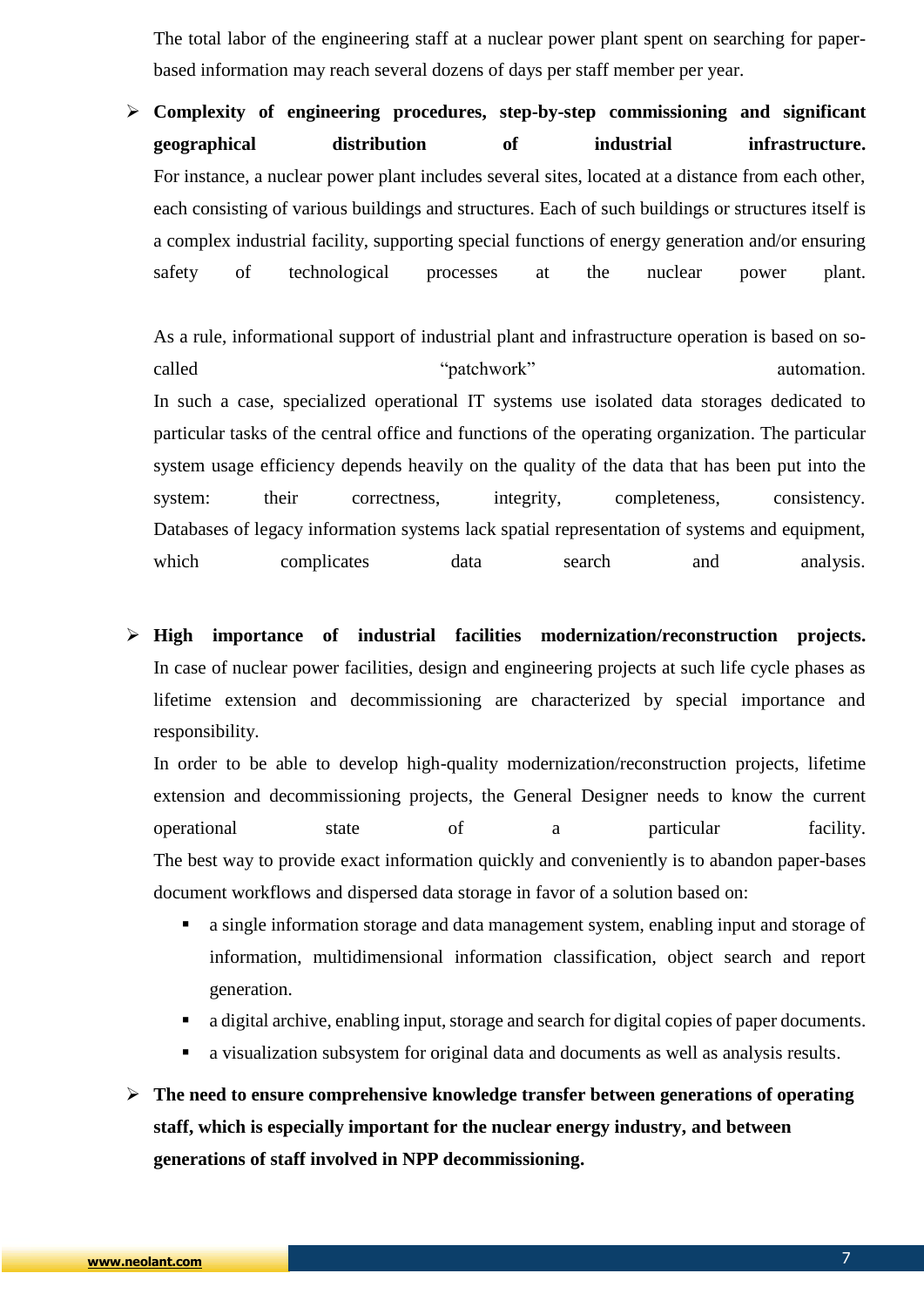A nuclear power plant has a lifetime of several decades, and nuclear power plant decommissioning may go on for half a century.

#### <span id="page-7-0"></span>**4. Technologies and approaches to plant information management**

Creation of an integrated database with all technical engineering information concerning the nuclear power plant (design, construction, operation, diagnosing, maintenance, modernization) and this database throughout-lifecycle maintaining (ensuring a high level of adoption by all plant employees and permanent updating) are key factors for an efficient implementation of nuclear power unit lifecycle management. The optimal way of creating and maintaining such a database implies application of such information technologies as 3D CAD systems, digital document workflow systems, web-portals etc.

Modern CAD tools allow not only designing an industrial plant, preparing a complete set of construction documentation ("main product"), but also creating a useful "byproduct" – an engineering information model of the plant. In terms of information technologies, an engineering model created with modern CAD tools is a database with engineering information necessary for efficient plant management during regular phases of operation, maintenance and repairs. Using it as a foundation and employing de-facto standard commercial DBMS allows to create an information model that can be used as a basis for making decisions concerning engineering issues and processes as well as for managing economic aspects.

The introduction of tools similar to Intergraph SmartPlant Enterprise – solutions with analogous or comparable functionality are offered by Autodesk, Dassault Systemes, Bentley Systems and AVEVA – divided the history of CAD application into the "pre-information-modeling" era and the modern era. The "pre-information-modeling" era stretches right up to the adoption of "digital 2D drafting".

During the "pre-information-modeling" era, a design process of industrial plants ended in creation of a set of documents in form of drawings, cost estimates, explanatory notes etc. (design, construction, commissioning documentation) as "hard" copies – paper sheets of various sizes. Those documents performed at least two functions: they served as a storage place of information about the plant and, on the other hand, as a reference and guidance toolbox for construction workers, equipment installers, supervisors and inspectors of various levels.

If design and engineering companies apply some of the modern CAD tools, the design process results is a database that includes information about the plant geometry (3D), materials, P&IDs and control paths, power supply schematics, equipment lists, suppliers of materials and equipment.

In this case and in terms of information technologies, generation of drawings, explanatory notes, cost estimates and schedules is just a product of services running in the engineering data management system which has as its core a database, where design data is stored in a structured way – as "intelligent objects", linked by parametric constraints and filled with information.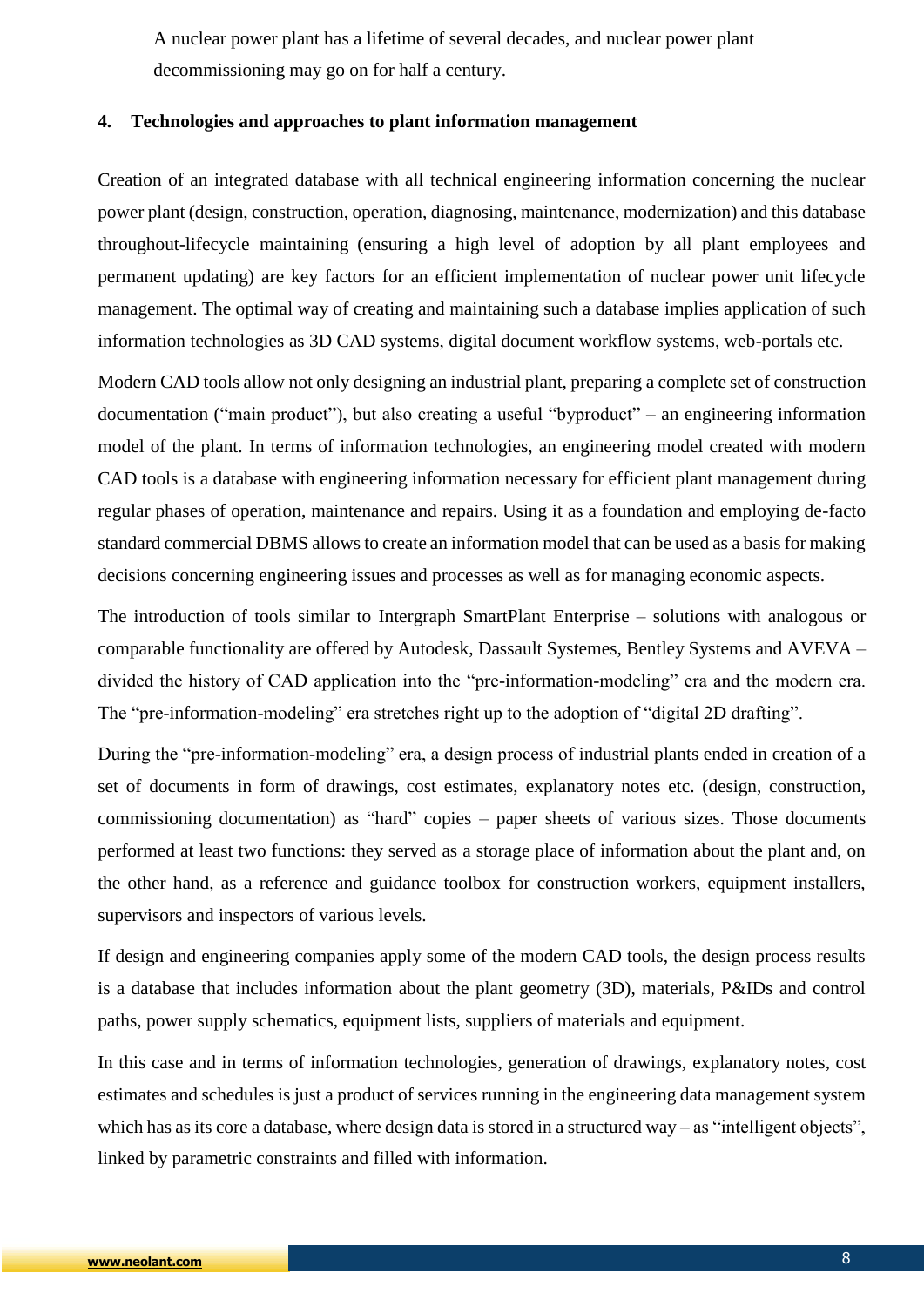"NPP Units Decommissioning Database" Information System developed by NEOLANT is a concept and a successfully implemented technology for information support of industrial facilities operation and decommissioning. "NPP Units Decommissioning Database" Information System is based on information models developed using 3D CAD, serving as a foundation for centralized data storage filled with information crucial to safe and efficient plant decommissioning (Figure 1).

"NPP Units Decommissioning Database" Information System is not only an informational database, but also a supporting instrument for efficient decision-making during operation and decommissioning. This information system offers the possibility of implementing a wide range of functions: from getting access to information through industrial plant 3D models to supporting design analysis and simulation modeling.

#### **Main purpose of the "NPP Units Decommissioning Database" Information System:**

- $\triangleright$  collect data and information;
- $\triangleright$  support decision-making;
- $\triangleright$  simulation modeling;
- $\triangleright$  verification and validation of decommissioning processes and technologies;
- $\triangleright$  automation of documents generation.

### **Basic functional components of the "NPP Units Decommissioning Database" Information System:**

- *Data management subsystem*. Enables input and storage of information about a nuclear and radiation facility, multidimensional classification, object search and report generation.
- *Digital archive subsystem*. Enables input, storage and search for digital copies of paper documents.
- *Engineering models subsystem*. Enables work with 2D and 3D models which are a part of "NPP Units Decommissioning Database" Information System.
- *Visualization subsystem*. The visualization interface (Figure 2) of the "NPP Units Decommissioning Database" Information System offers various representations:
	- industrial plant structure;
	- digital documents;
	- 2D general plans, P&IDs;
	- 3D/4D models;
	- **spherical panoramas;**
	- $\blacksquare$  2D GIS /3D GIS;
	- schedules, timelines;
	- analytic dashboards.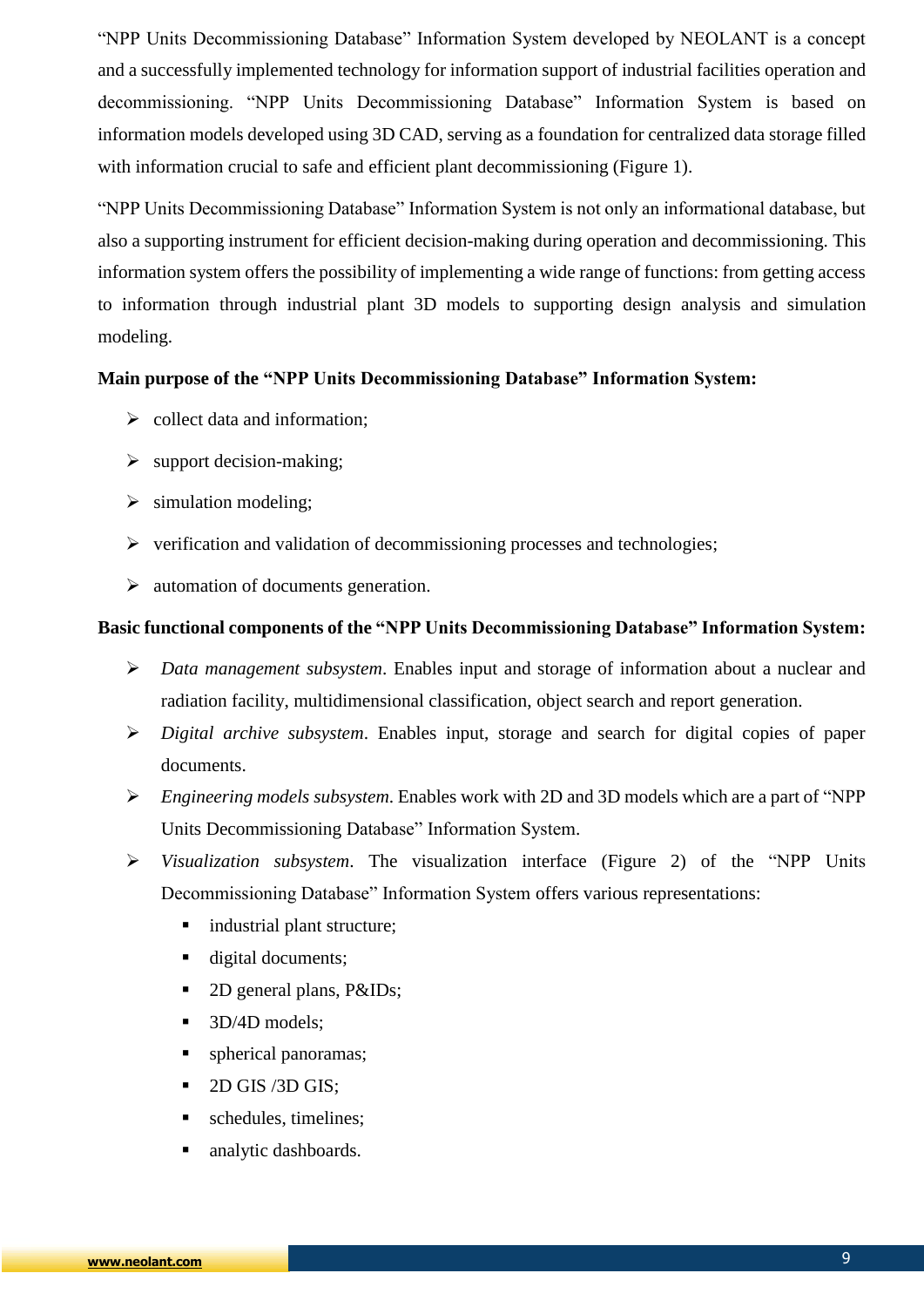**Based on the "NPP Units Decommissioning Database" Information System, the following application and information subsystems can be implemented:**

- $\triangleright$  calculation as to how the radiation level of structural elements may change over time;
- $\triangleright$  simulation of equipment dismantlement steps;
- management and control of radiation exposure of personnel during dismantlement activities;
- $\triangleright$  decommissioning costs calculation:
- $\triangleright$  radioactive waste management;
- $\triangleright$  decommissioning staff training.

# <span id="page-9-0"></span>**5. Benefits and opportunities for improvement with application of the Plant Information Models and complementary technologies**

An engineering data management system – **an industrial plant information model together with specialized applications** – provides support for various plant departments in making well-informed decisions concerning processes, design engineering and plant management as well as in implementing those decisions.

In comparison to automation solutions of the previous generation, which did not utilize an information model, information modeling has the following advantages:

- $\triangleright$  unity, integrity, completeness, consistency of data used as a basis for decision-making;
- $\triangleright$  increasing validity of decisions in all departments due to analytic modules that can process data from the whole information model and due to a wide range of data sections available to the personnel;
- $\triangleright$  higher speed of decision-making due to user-friendly and informative graphic interfaces of IT tools.

Information modeling applied to nuclear power units allows creating an integrated database based on 3D models, making it accessible to all nuclear power plant departments, Rosenergoatom and supported by the General Designer.

Using up-to-date engineering models as a source of information about nuclear power unit configuration for the purposes of operational information systems (information about structure and components of technical locations/project items and process lines derived from P&IDs, electrical diagrams and schematics etc.) gives an opportunity to unify nuclear power unit configurations in each of such information systems, to update information depending on decisions made by the General Designer.

Unification of the data source (information model in form of an engineering information management system) and open APIs enable the personnel of a particular nuclear power plant and the General Designer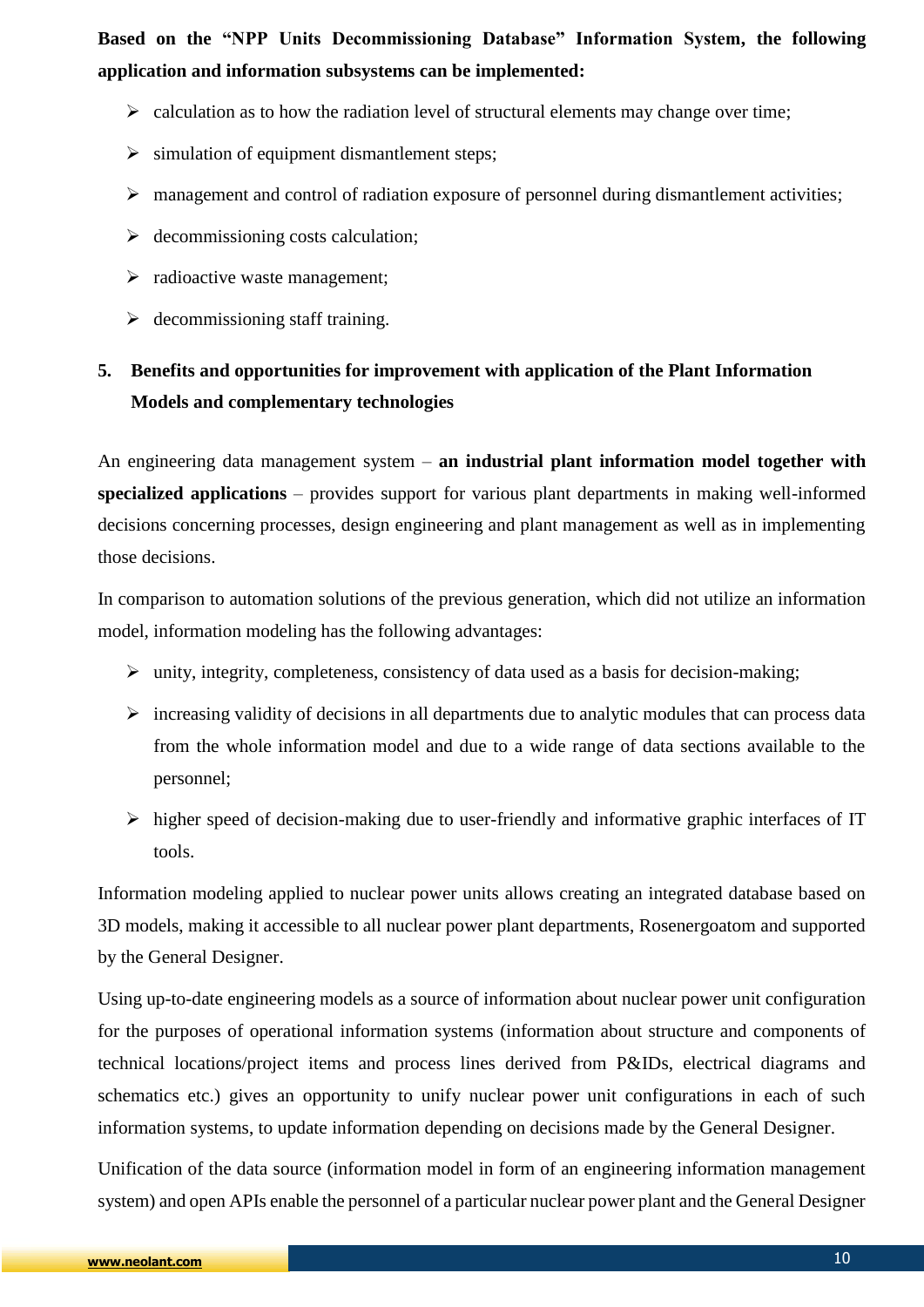to obtain comprehensive information about NPP components through engineering 3D models integrated with various complementary information systems, to visualize operational data in 3D models. Thus, a better and more comprehensive understanding of the current state of plant equipment can be achieved, along with acceleration of decision-making and consideration of performance characteristics while designing and planning modernization and repairs.

NEOLANT has accumulated experience with obtaining and visualizing data through engineering 3D models for such systems as automated radiation monitoring systems and fire protection control systems. This allows Rosenergoatom technical managers to get quickly and conveniently access data about the state of the nuclear power unit in terms of radiation safety, fire safety, progress of planned maintenance activities etc.

The majority of technical nuclear power unit systems are spatially distributed and located in different rooms. Using 3D models filled with engineering data gives an opportunity to present and use information about nuclear power unit topology in an efficient way for the purposes of

- $\triangleright$  staff training,
- $\triangleright$  preliminary exploration and try-out of complex preventive maintenance activities.

### <span id="page-10-0"></span>**6. Available standards and guides in the area as well as those under preparation and planning**

While developing information models, NEOLANT follows international standards:

- $\triangleright$  ISO 15926 "Industrial automation systems and integration Integration of life-cycle data for process plants including oil and gas production facilities" is the most up-to-date standard for comprehensive integration of engineering data using semantic technologies.
- ISO/IEC 15288:2002 "Systems engineering System life cycle processes".

Practical implementation experience of the "NPP Units Decommissioning Database" Information System by NEOLANT was used in some regulations of the Russian nuclear industry:

- "Safety rules for nuclear power unit decommissioning" (NP-012-99), Rostekhnadzor (Federal Service for Ecological, Technological and Nuclear Supervision), 1999.
- "Typical database structure for nuclear power unit decommissioning purposes" RD EO 0582- 2005, Rosenergoatom, 2005.
- "Working program "Development and improvement of NPP decommissioning database based on 3D modeling, within the Rosenergoatom corporate information system, for the period from 2010 to 2020", Rosenergoatom, 2010.
- "Concept for implementation of 3D-model-based information support of nuclear power unit decommissioning ("NPP Units Decommissioning Database" Information System) in the framework of the Rosenergoatom corporate information system", Rosenergoatom, 2010.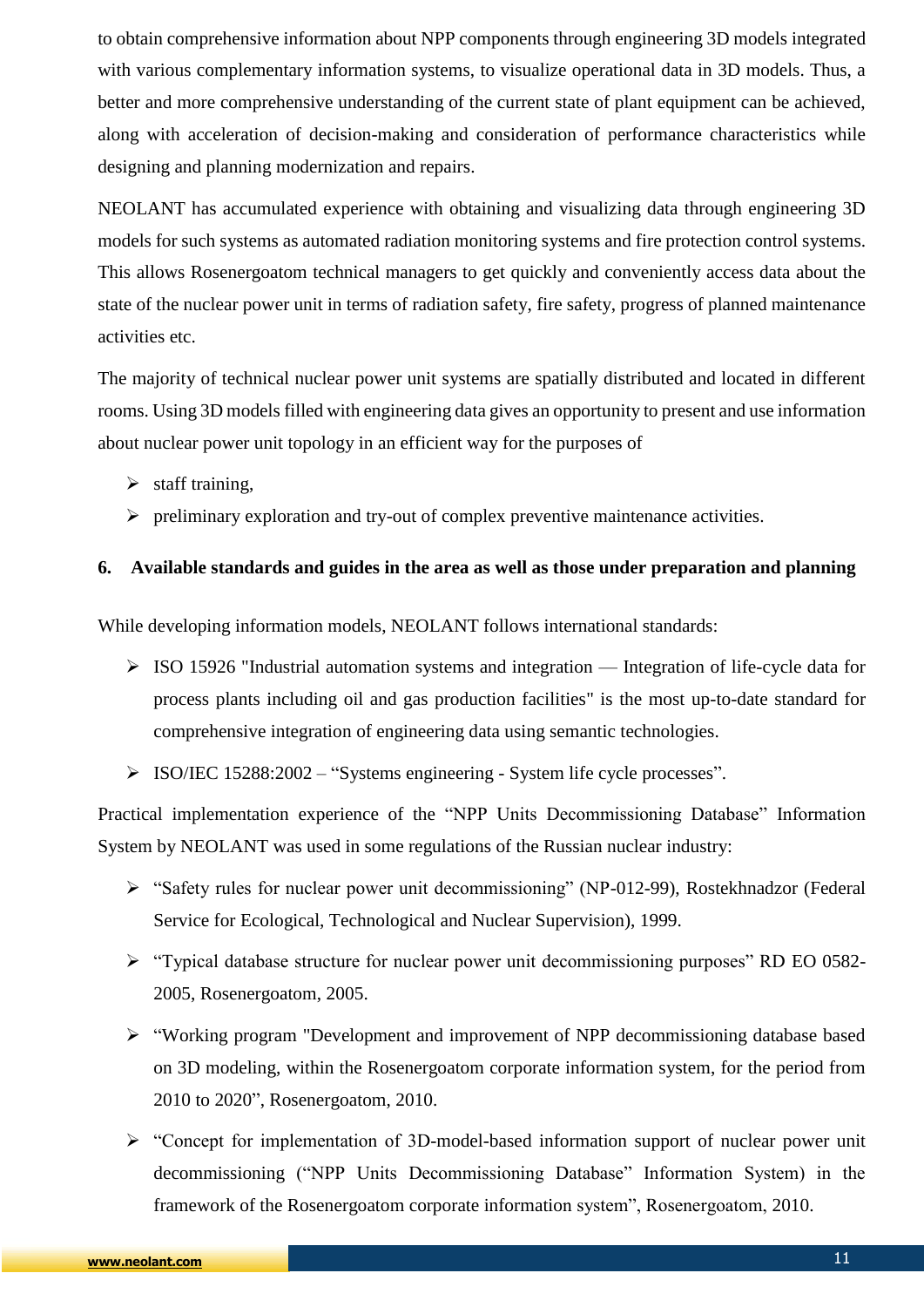#### <span id="page-11-0"></span>**7. Major achievements and lessons learnt**

During development of decommissioning information systems for Smolensk NPP, Bilibino NPP, Kola NPP and Novovoronezh NPP an individual "NPP Units Decommissioning Database" Information System was created for each nuclear power unit with SmartPlant Enterprise.

In order to provide information support for nuclear power unit decommissioning at Leningrad NPP and Kursk NPP, for each power unit an "NPP Units Decommissioning Database" Information System was developed, based on the PLM platform by Bentley Systems.

At each of NPPs the "NPP Units Decommissioning Database" Information System is customized in terms of data model extension.

The following activities were performed for each nuclear power plant:

- $\triangleright$  developing and coordinating the requirements specification and engineering design;
- $\triangleright$  developing 2D model for the monitoring zone;
- $\triangleright$  creating 3D information models for industrial site and nuclear power units;
- $\triangleright$  digitizing and input of P&IDs for each nuclear power unit;
- $\triangleright$  scanning and input of engineering and design documentation concerning the industrial site and nuclear power units;
- $\triangleright$  taking inventory and collecting/issuing equipment certificates for primary equipment of nuclear power units;
- $\triangleright$  purchase, supply, adjustment, installation and adaptation of equipment that was necessary for the "NPP Units Decommissioning Database" Information System deployment;
- $\triangleright$  deployment of information system, commissioning, technical support during operation and further development according to current needs.

All systems that have been created are characterized by abundance of information. The volume of work done can be judged by the fact that many dozens of thousands of drawings, diagrams and text documents were used during the project. For instance, the "NPP Units Decommissioning Database" Information System of Kola NPP has developed based on 20931 scanned drawings from the original design documents. It presents a single information model that includes 14532 elements.

Currently, the "NPP Units Decommissioning Database" Information System of the above-mentioned nuclear power plants supports a range of important basic functions:

- $\triangleright$  collecting and storing all necessary design, engineering and other technical documents right up to the end of the decommissioning project;
- $\triangleright$  data integration and data exchange with other information system of the nuclear power plant;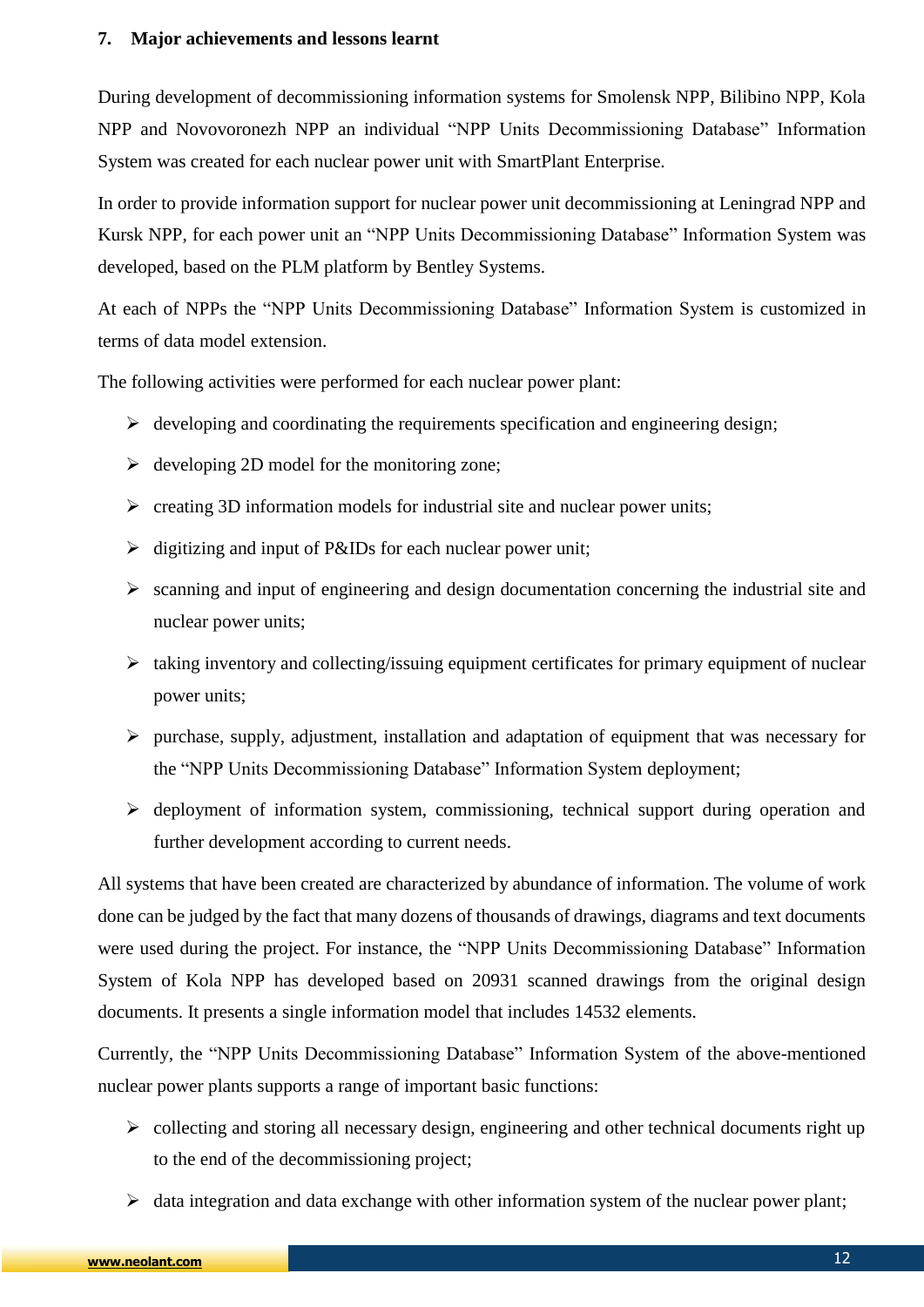- $\triangleright$  providing information for development of documents that are required for nuclear power unit decommissioning, including technical condition reports;
- $\triangleright$  collecting and integrating information about the state of radioactive waste and spent nuclear fuel:
- $\triangleright$  visualizing components and structure of nuclear power units and site facilities.

### <span id="page-12-0"></span>**8. Conclusions and recommendations**

Information modeling principles ensure transfer of engineering data and other related information throughout-lifecycle support of industrial plants, while preserving know-how from design phase and operations.

Plant information model as an engineering data management system is the core for creating an integrated informational foundation for making process-related, engineering and management decisions during plant operation and decommissioning. Data consolidation in a single information storage increases efficiency and ensures transparency and safety of plant operation.

For a practical owner, an information model may become a prototype of the next plant construction. Therefore, an information model is a valuable intangible asset that should be taken in consideration during industrial plant appraisal.

NEOLANT has accumulated experience of successful implementation of information modeling for the purpose of nuclear facility design, based on engineering information models within IT systems that support NPP operation and decommissioning.

The International Atomic Energy Agency is suggested to recommend the successful information system implementation know-how of NEOLANT, based on "NPP Units Decommissioning Database" Information System, to nuclear power plants outside of Russia for the purpose of supporting their operation and decommissioning.

#### <span id="page-12-1"></span>**9. References and supporting documents**

1. "Working program "Development and improvement of NPP decommissioning database based on 3D modeling, within the Rosenergoatom corporate information system, for the period from 2010 to 2020", Rosenergoatom, 2010.